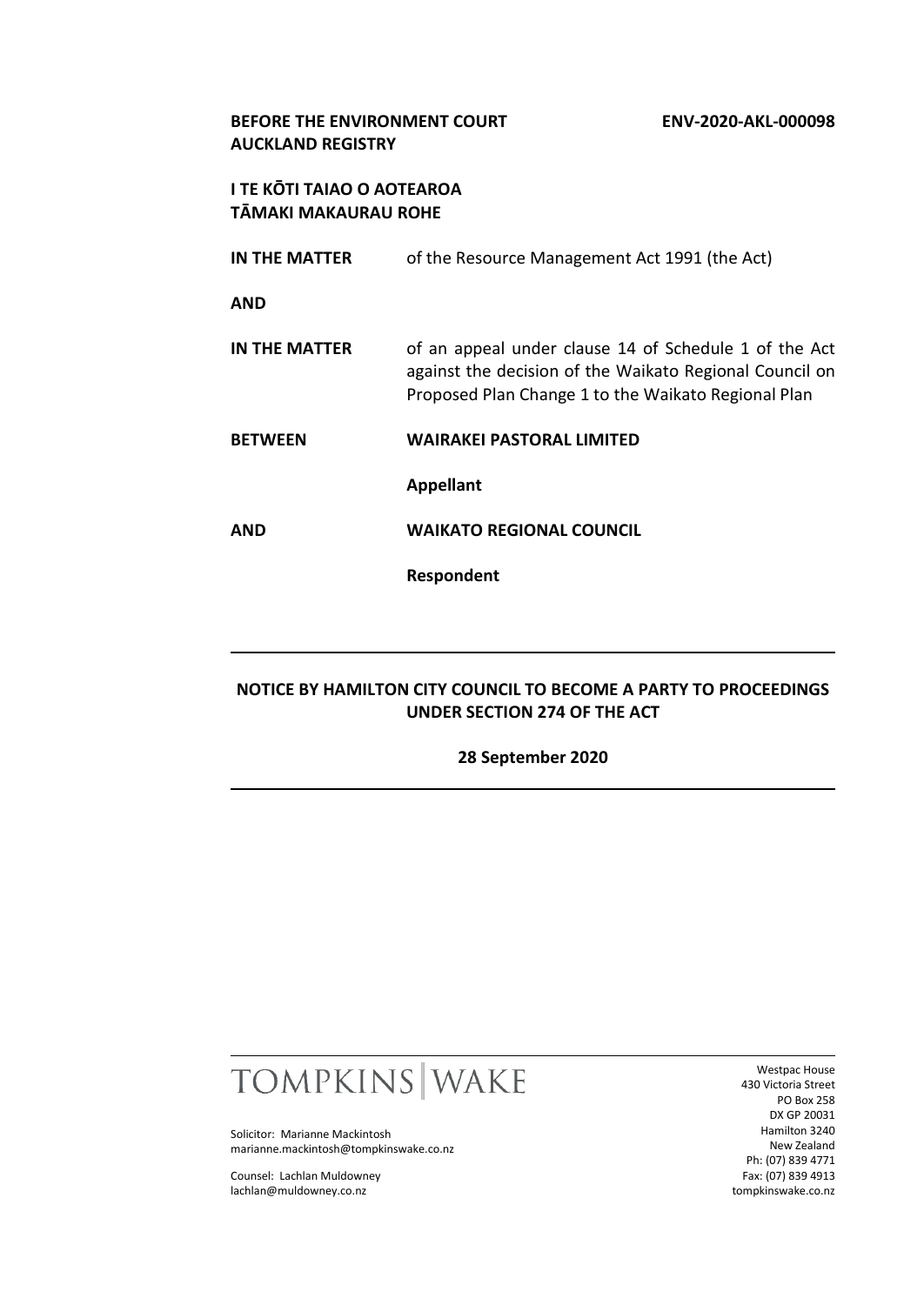- **TO:** The Registrar Environment Court Auckland
- 1. **HAMILTON CITY COUNCIL** ("HCC") gives notice under s 274 of the Act that it wishes to be a party to these proceedings, being *Wairakei Pastoral Limited v Waikato Regional Council* (ENV-2020-AKL-000098).
- 2. The Appeal challenges the decision by the Respondent on Proposed Waikato Regional Plan Change 1 - Waikato and Waipā River Catchments ("PC1"), "the Decision".
- 3. HCC is a local authority and a person who made a submission about the subject matter of the proceedings.
- 4. HCC is not a trade competitor for the purposes of section 308C or 308CA of the Act.
- 5. HCC's interests, positions and reasons in relation to the appeal are set out in Table 1 below.
- 6. HCC agrees to participate in mediation or other alternative dispute resolution of the proceedings.

**DATED** at Hamilton this 28th day of September 2020

as mail

M Mackintosh / L Muldowney

\_\_\_\_\_\_\_\_\_\_\_\_\_\_\_\_\_\_\_\_\_\_\_\_\_\_\_\_\_\_

HCC reference: D-3448816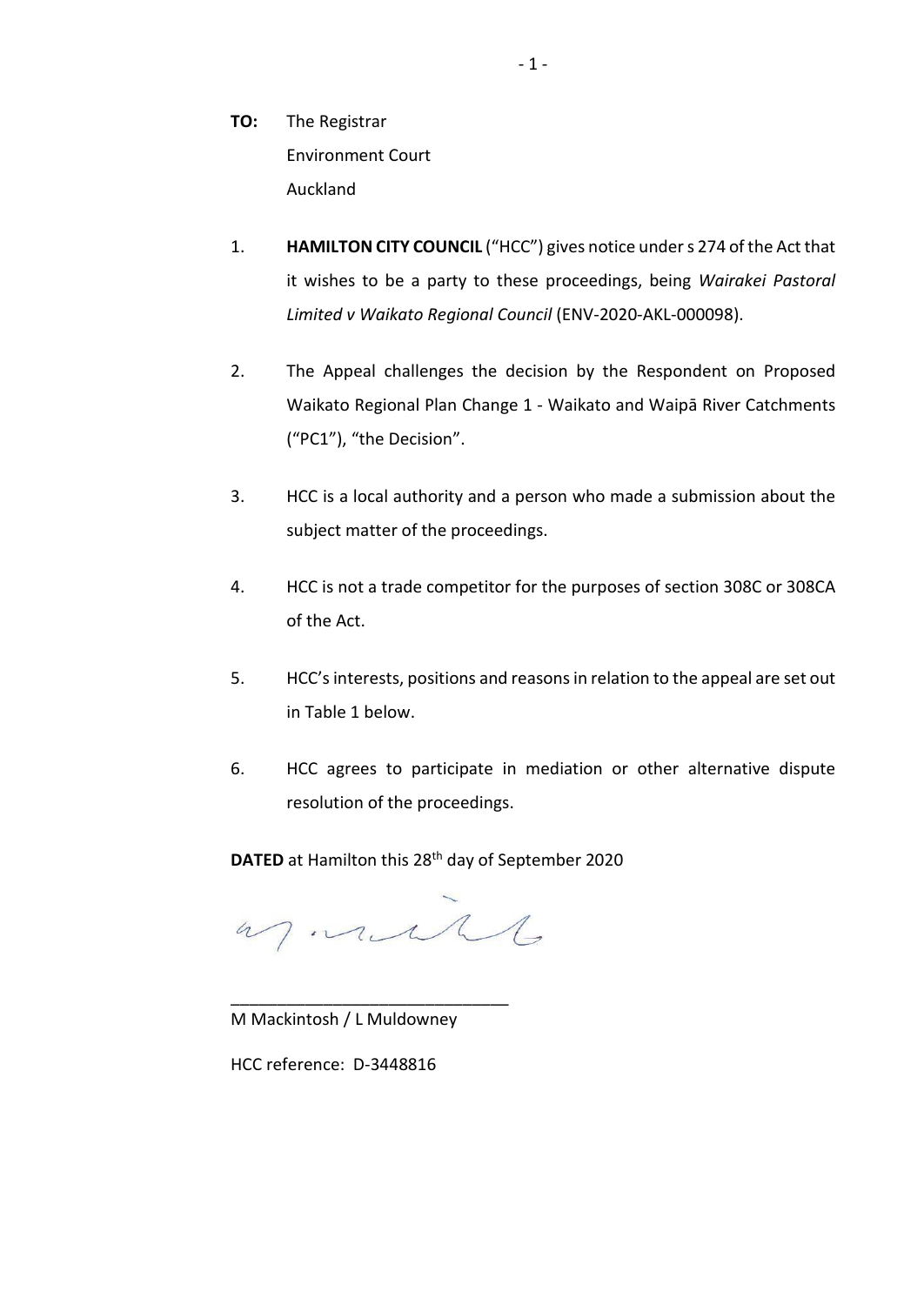| <b>Address for service:</b> | C/- Marianne Mackintosh<br><b>Westpac House</b><br>Level 8,<br>430 Victoria Street,<br>Hamilton 3204<br><b>PO Box 258</b><br>DX GP200031 |  |
|-----------------------------|------------------------------------------------------------------------------------------------------------------------------------------|--|
| Telephone:                  | 07 838 6034                                                                                                                              |  |
| Email:                      | Marianne.Mackintosh@tompkinswake.co.nz                                                                                                   |  |
| <b>Contact Person:</b>      | <b>Marianne Mackintosh</b>                                                                                                               |  |
| Copy to counsel:            | Lachlan Muldowney<br><b>Barrister</b><br>14 Garden Place, Hamilton<br>PO Box 9169<br><b>Waikato Mail Centre</b><br>Hamilton 3240         |  |
| Telephone:                  | 07 834 4336/021 471 490                                                                                                                  |  |
| Email:                      | lachlan@muldowney.co.nz                                                                                                                  |  |
| <b>Contact Person:</b>      | Lachlan Muldowney                                                                                                                        |  |

In accordance with the Environment Court Decision No. [2020] NZEnvC 063 this notice is lodged with the Environment Court at [WRC.PC1appeals@justice.govt.nz](mailto:WRC.PC1appeals@justice.govt.nz) and served on:

| The Council at:   | PC1Appeals@waikatoregion.govt.nz    |
|-------------------|-------------------------------------|
| The Appellant at: | bcarruthers@shortlandchambers.co.nz |

## *Advice*

If you have any questions about this notice, contact the Environment Court in Auckland, Wellington, or Christchurch.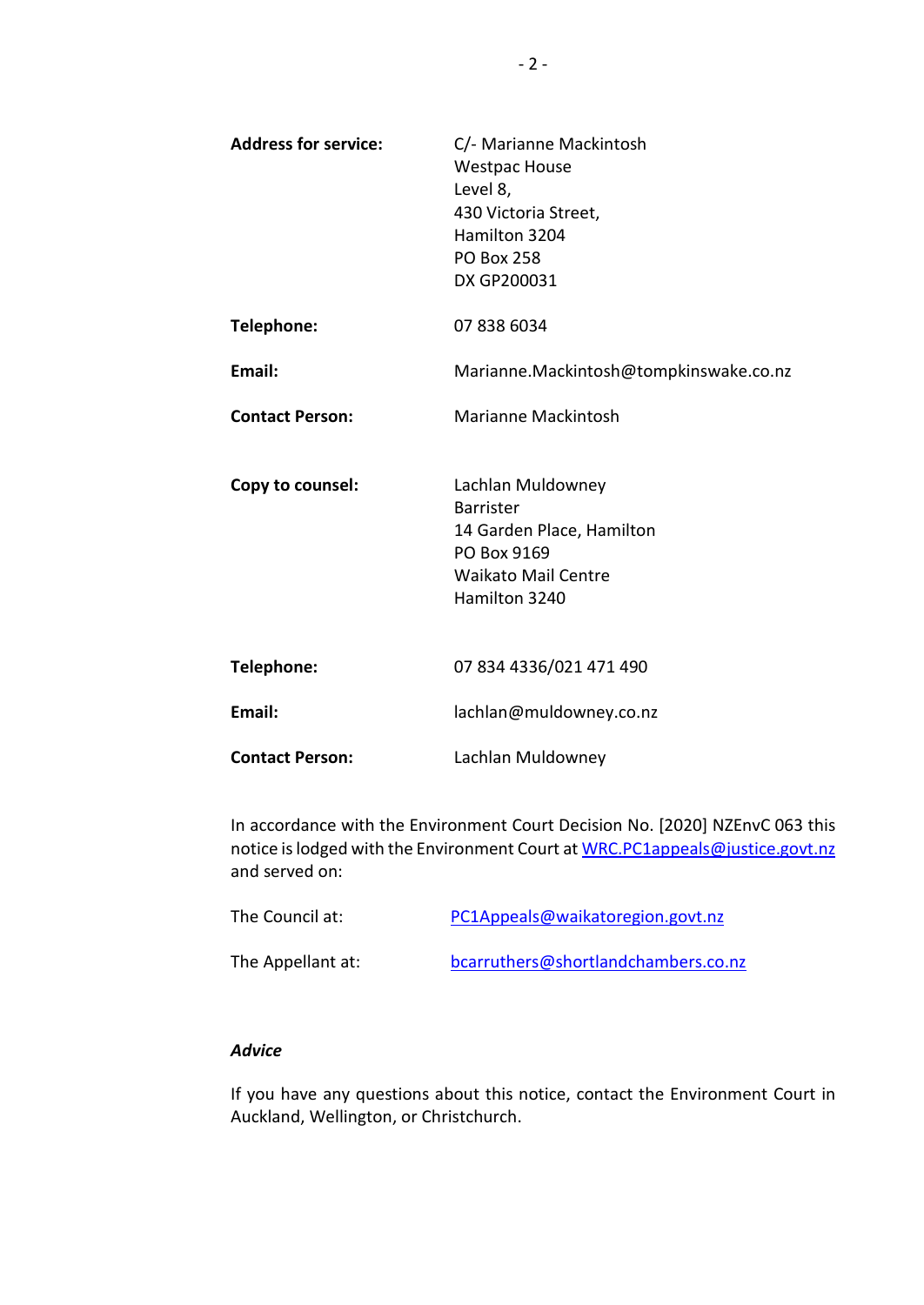# **Table 1: Details of HCC's section 274 party interests**

| <b>Provision</b>                                                                                                                                                                                                                                                                                                                                                                                         | <b>Relief sought by Appellant</b>                                                                                                                                                                              | <b>HCC's position</b> | <b>Reasons</b>                                                                                                                                                                                                                                                                                                                                                                                                                                                                                                                                                                              |
|----------------------------------------------------------------------------------------------------------------------------------------------------------------------------------------------------------------------------------------------------------------------------------------------------------------------------------------------------------------------------------------------------------|----------------------------------------------------------------------------------------------------------------------------------------------------------------------------------------------------------------|-----------------------|---------------------------------------------------------------------------------------------------------------------------------------------------------------------------------------------------------------------------------------------------------------------------------------------------------------------------------------------------------------------------------------------------------------------------------------------------------------------------------------------------------------------------------------------------------------------------------------------|
| Policy 5                                                                                                                                                                                                                                                                                                                                                                                                 | Delete Policy 5 and replace it with the<br>following:<br>Provide consent applicants opportunities to<br>offset or compensate residual adverse effects<br>by:<br>a. A like for like offset to achieve the water |                       | Oppose<br>1. Whereas Policy 5 in the Decisions Version of<br>PC1 applies to diffuse discharges only, the<br>proposed new Policy 5 would apply to all<br>consent applicants, including those seeking<br>consent for point source discharges.<br>2. The proposed alternative policy could not be<br>implemented, because it requires an offset<br>to achieve the water quality objectives of Te<br>Ture Whaimana - water quality that is safe<br>for swimming and food harvest in the<br>Waikato River and its tributaries. No single<br>consent applicant is going to be able to do<br>that. |
| quality objectives of Te Ture Whaimana o Te<br>Awa o Waikato when:<br><i>i.</i> There is no net increase in a contaminant<br>set out in Table 3.11.2 as a priority for<br>reduction in the sub-catchment in which<br>the property being farmed or land use<br>change is located; and<br>ii. The measures provide a reduction of the<br>same contaminant.<br>b. Compensation to achieve the water quality |                                                                                                                                                                                                                |                       |                                                                                                                                                                                                                                                                                                                                                                                                                                                                                                                                                                                             |
| Waikato when:<br><i>i.</i> The measures provide a reduction in the<br>diffuse discharge of nitrogen,<br>phosphorus, sediment or microbial<br>river catchment(s); and                                                                                                                                                                                                                                     | objectives of Te Ture Whaimana o Te Awa o                                                                                                                                                                      |                       |                                                                                                                                                                                                                                                                                                                                                                                                                                                                                                                                                                                             |
|                                                                                                                                                                                                                                                                                                                                                                                                          | pathogens in the Waikato and Waipā                                                                                                                                                                             |                       |                                                                                                                                                                                                                                                                                                                                                                                                                                                                                                                                                                                             |
|                                                                                                                                                                                                                                                                                                                                                                                                          | ii. The measures provide positive benefits to<br>the restoration and protection of the<br>health and wellbeing of the Waikato and<br>Waipā Rivers.                                                             |                       |                                                                                                                                                                                                                                                                                                                                                                                                                                                                                                                                                                                             |
|                                                                                                                                                                                                                                                                                                                                                                                                          | Compensation in the form of methods to<br>с.<br>advance achievement of the broader                                                                                                                             |                       |                                                                                                                                                                                                                                                                                                                                                                                                                                                                                                                                                                                             |